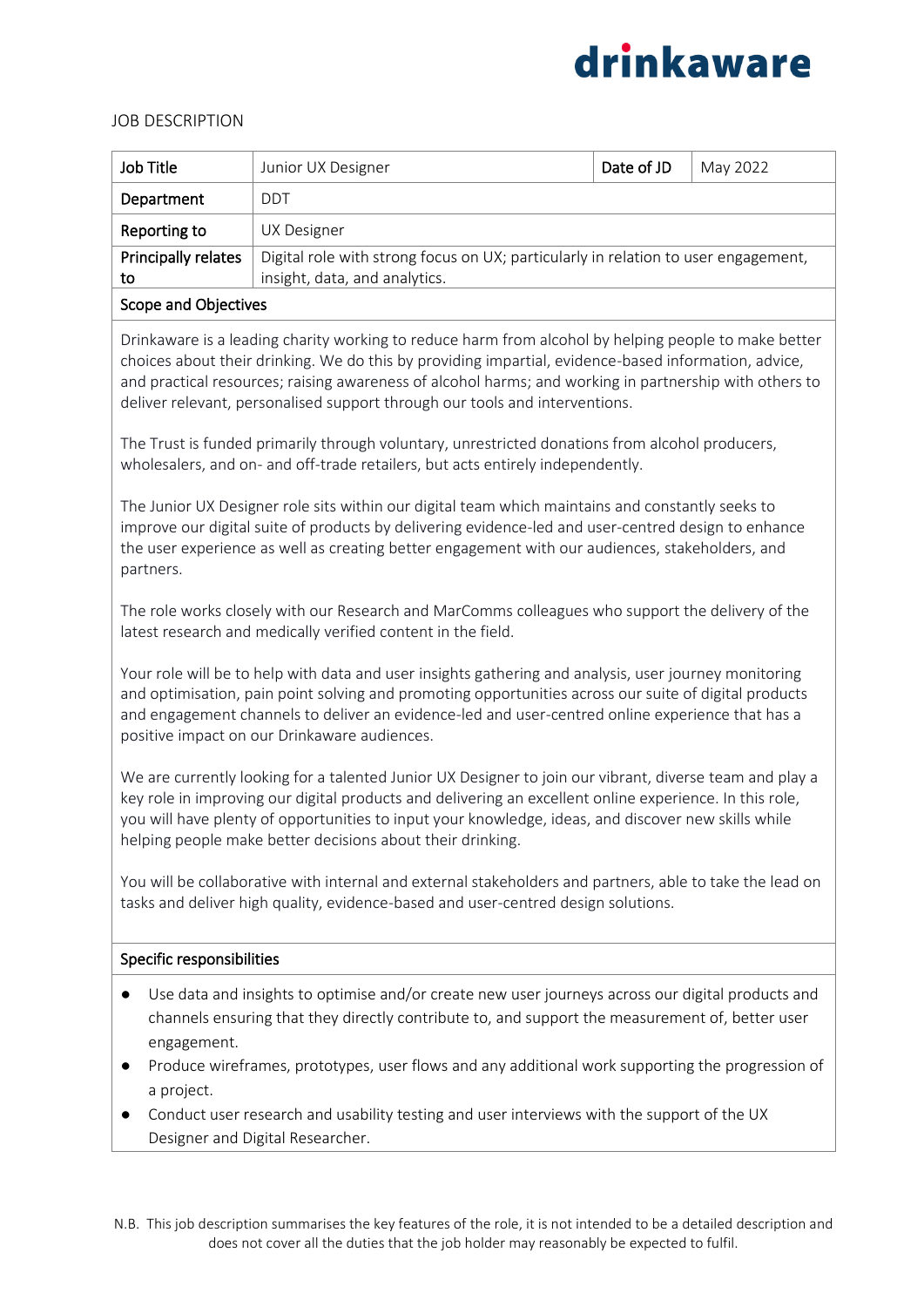# drinkaware

- Work with the Evidence and Impact team to evaluate the success of our digital products and channels in delivering change by helping users to be more aware of their drinking, to consider cutting back, and to maximise their chances of long-lasting change.
- Working with the Evidence and Impact team, ensure our user research accurately reflects the Drinkaware core audience; maintain and keep the persona profiles up to date
- Distil insights from quantitative data and internal sources down to actionable UX improvements, as well as updating and maintaining the User insights library.
- Assist the digital team in developing our framework for optimising, validating, and measuring user journeys across our digital products, using data and user insight to drive conversion to agreed touchpoints, for example app downloads, tool completions, report downloads.
- Assist the Digital Marketing Manager in developing our user insight, marketing, and reporting framework; maintain and develop reporting dashboards for all products and channels, producing custom and ad hoc reports, regular monthly insight reports.
- Work with the digital team and cross-functional teams to ensure that all pages have appropriate, relevant content presented in line with Drinkaware brand guidelines and a clear CTA.
- Support the Product Owners (web, shop, and app), UX Designer and Digital Researcher in organising and facilitating user research and testing.
- Support the Digital Marketing and Engagement Managers with clear actionable user insight to inform campaign activity.
- Support the Product Owners to maintain active sprint backlogs.
- Support the Web Product Owner in maintaining the CMS.
- Support content creation and planning with an insight-driven, evidence-based approach to increase the quality and quantity of user engagement on social media platforms and other channels.
- Optimise social content using A/B testing.
- Contribute to all phases of an iterative test and learn cycle, from quantitative research and analysis, through wireframing and testing, to implementation.
- To support the Director of DDT to implement digital best practices in Drinkaware.

## PERSON SPECIFICATION

## Education/Training

- Education/training 2 years' professional experience in a related field
- Good track record of successful CPD

## Essential Criteria / Key Skills

- Excellent analytical skills: intermediate use of Google Analytics is essential for this role.
- Good understanding of HTML, CSS, and JavaScript.
- Good working knowledge of website usability and development principles and the technical challenges it poses to design.
- Proficiency in wireframing and developing concept sketches.
- Thorough understanding of A/B testing principles.

N.B. This job description summarises the key features of the role, it is not intended to be a detailed description and does not cover all the duties that the job holder may reasonably be expected to fulfil.